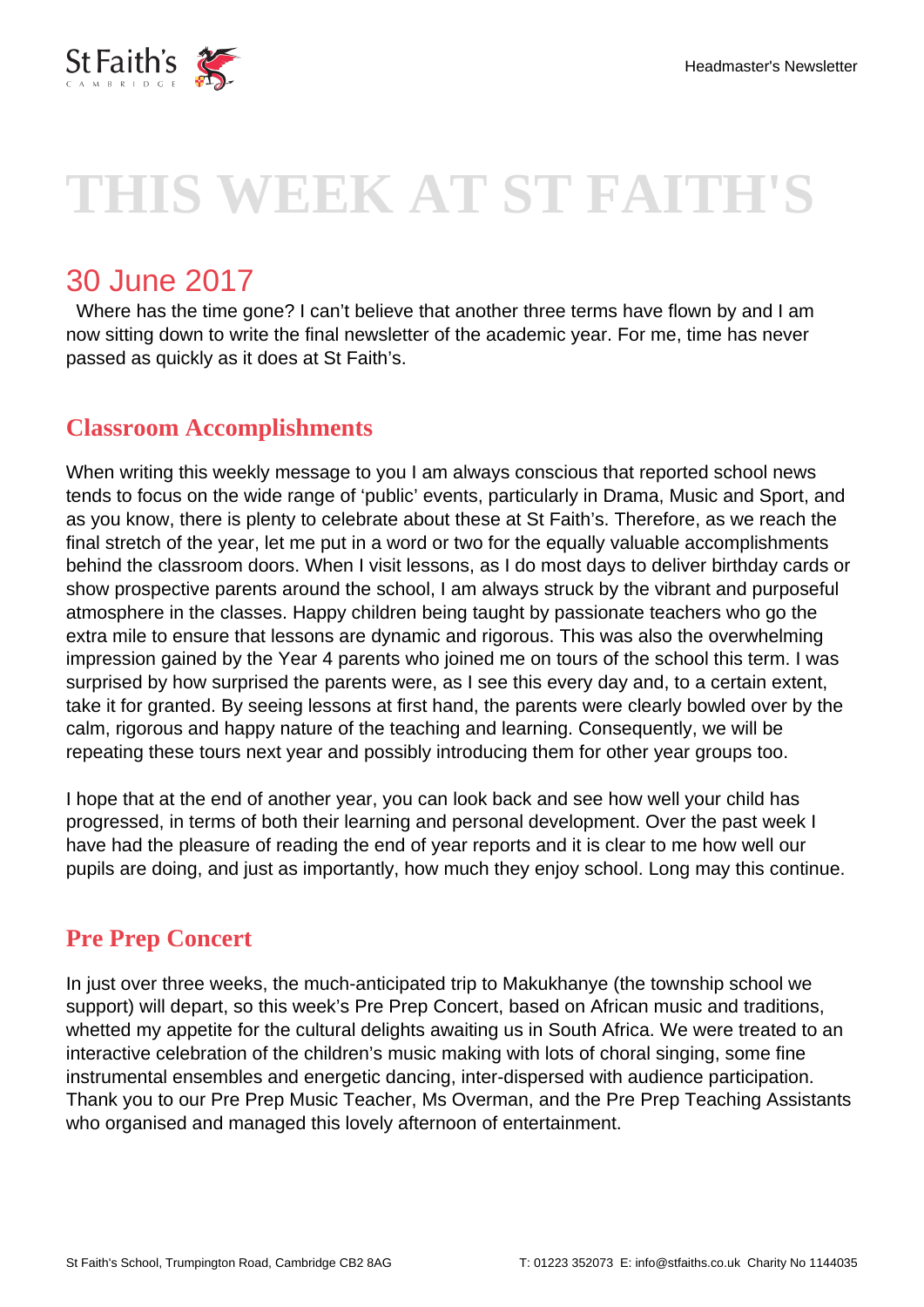

## **Enrichment Week**

Today marks the end of Enrichment Week, a five-day off-timetable programme of enrichment and extension activities. Local, national and international trips have complemented a vast array of activities in school. Several year groups have set off on foot to explore many of the wonderful historical features of our home city – we are so fortunate to have Cambridge on our doorstep and we are making a concerted effort to make greater use of it. As well as the various outings to Cambridge, groups have visited The Globe, Tate Modern, Royal Observatory, Kew Gardens, Warwick Castle, Whipsnade Zoo, Nene Water Park and 'Bewilderwood'. Further afield our children are enjoying language courses in Salamanca (Year 6) and cultural visits in Rome and Pompeii (Year 8), and the gloriously hot weather in Spain and Italy.

Here at school the classrooms have been buzzing with Mandarin lessons, cooking courses, engineering activities, art programmes, historical-themed days, sport and of course, the ever popular Robot Olympics. The Roman and Viking invasions certainly livened things up, as did the Roman feast and Mad Hatter's Tea Party. I won't forget seeing gun powder propelled model cars whizzing across the netball court at terrific speeds; this formed part of the activity led by the 'Bloodhound' education project based on the world land speed record attempts. Enrichment Week is great for activities such as Art and Eco – more time, more space and more freedom for the children to express themselves. I am grateful to the staff, particularly Mrs White, the Enrichment Coordinator, for all their work in designing and organising these inspiring activities.

Today, Enrichment Week culminated in Makukhanye Day, a whole-school event designed to support our partnership school in South Africa, coordinated by Mrs North. This year, the activities focused on 'give a man a fish and he will eat for a day; teach a man how to fish and he will eat for a lifetime'. Mrs North presented an insightful assembly on sustainable communities in developing countries and how skill learning and education can change people's lives. Morning activities in Years 3 to 8 were based on learning new skills and it was lovely to see the Year 8s teaching the younger ones how to tell the time and tie a shoelace and school tie. This afternoon, we held a charity fair with a vast array of stalls and games (organised by the children) including, of course, an opportunity to throw wet sponges at the teachers. My suit is still drying out.

## **Speech Day**

Despite the end of term being less than a week away, we still have a few major events to look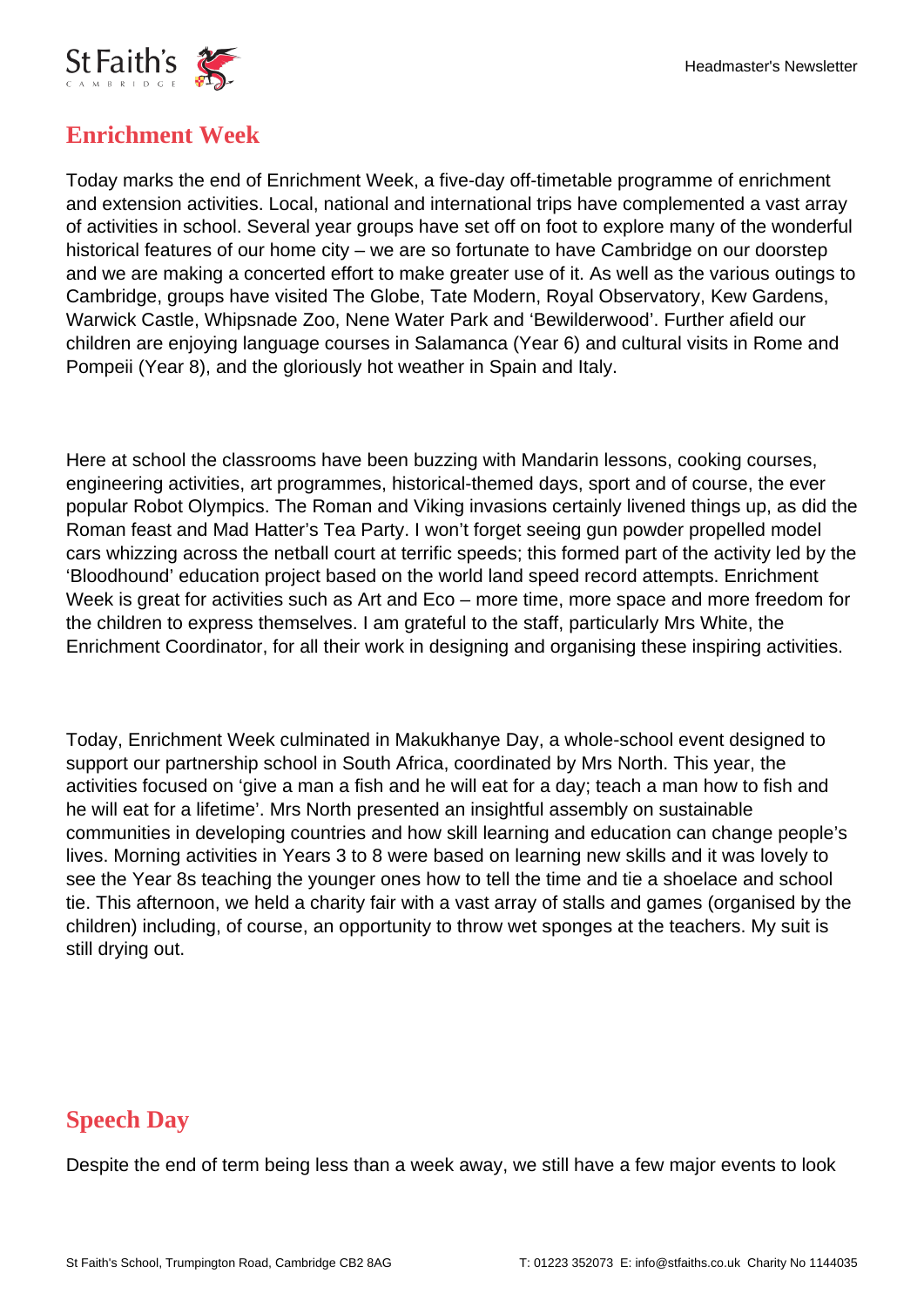

forward to, particularly Speech Day next Friday morning, when Professor Lord Mair, a former pupil and now Head of the Engineering Department, Cambridge University, will be our Guest of Honour. The Speech Day ceremony begins at 10.30am and ends at about 12 noon, and is the main event of the year when current and former pupils, staff, parents, governors and friends meet together to celebrate the success of the School. On this morning, Pre Prep pupils should wear summer uniform and children in Years 3 to 8 should come to school in winter uniform. All parents are welcome to attend the ceremony in the marquee and Gate 2 will be open from 9.45am.

## **Upcoming Events**

Also next week, we have the Speech and Drama Showcase (Monday 7pm) and a Year 6 to 8 theatre trip to 'Wind in the Willows' in London (on Wednesday evening), and our runners and racing cars will be whizzing around tracks. Over twenty of our athletes will be competing in the national finals in Birmingham and the Green Goblins racing team will be taking part in their final event of the season, at Goodwood. We wish them every success.

## **School News**

As usual, St Faith's will be a hive of activity during the holidays with a full programme of computing, arts, sports, and cookery courses, and an extensive schedule of building and maintenance, including the first phase of the new STEAM (Science, Technology, Engineering, Art and Maths) Hub between Ashburton and Keynes. By the beginning of next term, the outdoor 'corridor' between the buildings should be a large indoor space with a glass roof. The following summer we plan to extend and re-fit the Science Laboratories, completing the Hub which will link the Science, Engineering, Computing, Art and Design and Maths Departments and create a large indoor space for inter-disciplinary project work. To give you a taste of things to come, a 'walk through' film of this facility can be viewed from the home page of our website or via this **[link.](https://www.stfaiths.co.uk/news-media/school-videos/)**

Speaking of the website, we will be launching a new website this summer. The process of 'going live' begins on 14<sup>th</sup> July and we hope that it will fully operational by the 17<sup>th</sup> July. We hope you like it!

The new STEAM Hub comes at a time when we have heard that for the fifth successive year, St Faith's has been granted Associate Membership of the Royal Society, in recognition of our 'outstanding Science teaching' (as the Society wrote). This is a privilege afforded to relatively few schools across the UK, and provides access to Royal Society resources and special events, such as the Annual Exhibition in London, which our pupils will be attending next week**.**

## **Amazon Drone Video**

This week we discovered that the Amazon Drone Lab, based here in Cambridge, made a film of